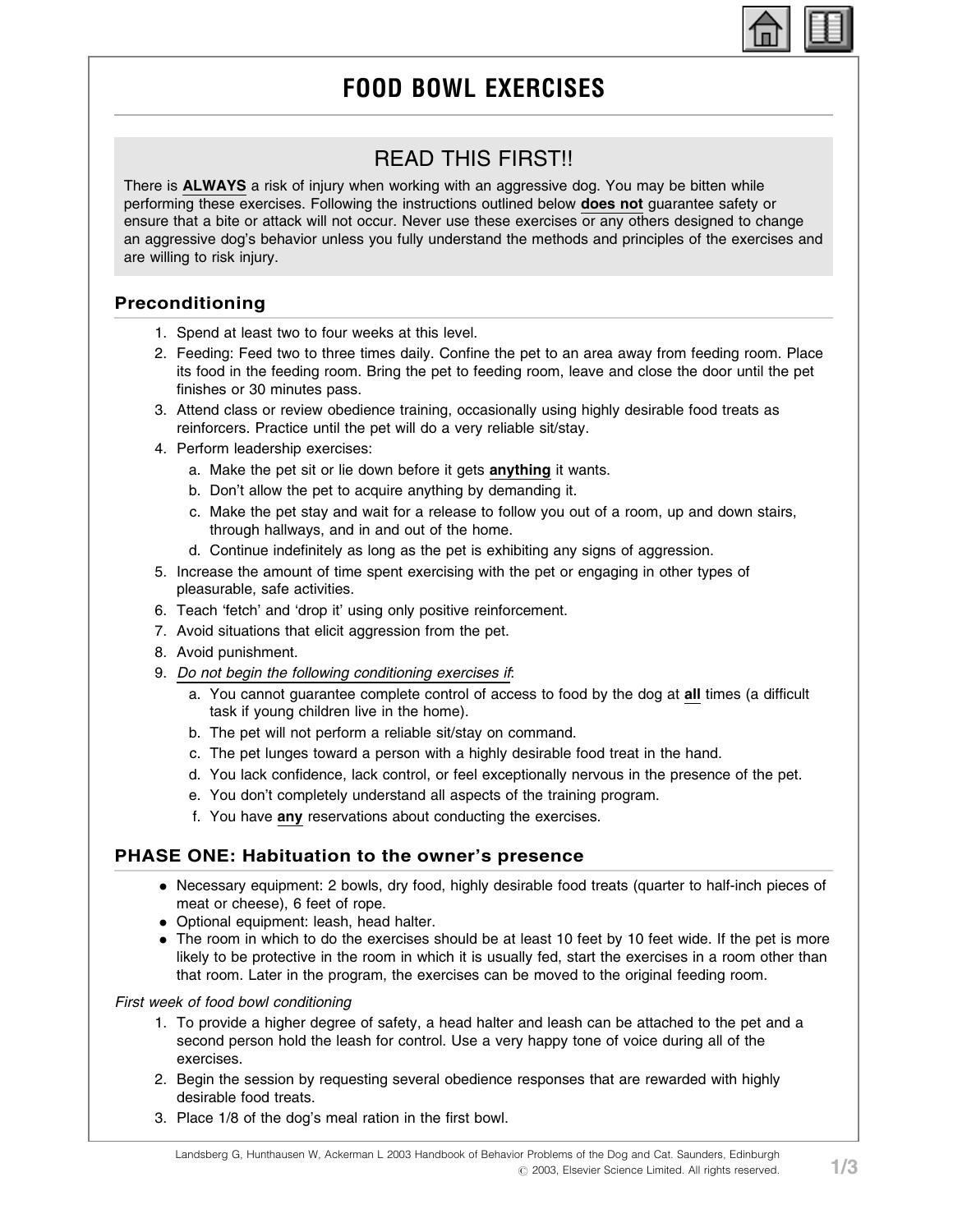

- 4. Request a sit/stay.
- 5. Place the bowl on the floor and release the dog to eat.
- 6. Place another portion of food in the second bowl, walk a safe distance away (6 to 10 feet), ignore it and wait for the pet to finish eating.
- 7. When the pet finishes, call it, request a sit/stay, place the food bowl on the floor and release it to eat.
- 8. Place the third portion of food in first bowl, walk a safe distance away (6 to 10 feet) and wait for the pet to finish eating.
- 9. When the pet finishes, call it, request a sit/stay, place a bowl of food on floor and release it to eat.
- 10. Repeat until the meal allotment is finished.
- 11. Occasionally (every second or third trial, at random) slip a highly desirable food treat into the food bowl before placing it on the floor.
- 12. Occasionally drop a highly desirable food treat into the bowl just as the pet begins eating.

#### Second week

- 1. Repeat the above exercise but decrease the distance between the areas where the bowl is placed by one foot.
- 2. Gradually request longer stay responses. Vary the duration of the stay.

#### Following weeks

- 1. Every one to two weeks, decrease the distance between the areas where the bowl is placed by another six to 12 inches.
- 2. During the exercises, watch closely for signs of problems, especially during the phases when you remain close during feeding:
- Growling, lifting lip, hackles up Slow, stiff tail movement Prolonged gaze toward a
- family member
- **•** Hesitancy approaching food **•** Slow, stiff, or cautious behavior **•** Nervous glancing
- Eating slower Yawning The Change in carriage of the
- 
- ears

If you note these behaviors by your pet, stop the session, call the pet to another area of the home, and leave it. Return to the feeding room and place the remaining food in the bowl and return the pet to that room to eat on its own. On the following day, continue the sessions at a previous, less interactive level. If you have any doubt about how to proceed if a problem occurs, be sure to call the behavior therapist before proceeding.

#### PHASE TWO: Dog and owner together

- 1. Begin this phase when you have been able to safely stand next to the pet through the whole session of sit/stay, give food bowl, sit/stay, give a second bowl, etc., for at least two weeks.
- 2. Place 1/8 of the dog's meal ration in the first bowl.
- 3. Wait until the dog has eaten several allotments of food. While the dog is eating, call its name, show it a highly desirable food treat (meat or cheese), ask it to sit/stay, give it the treat, release it to finish eating.
- 4. Continue to interrupt the dog at random intervals to sit/stay while it is feeding, gradually increasing the length of the stay.
- 5. Occasionally slip a highly desirable food treat into the bowl before giving it to the pet.
- 6. Stay at this level for at least two to four weeks.

## PHASE THREE: Bowl in hand

- 1. Request a sit/stay, release the dog to stand and eat out of the bowl that is being held in your hand.
- 2. Occasionally slip a highly desirable food treat into the bowl before giving it to the pet.
- 3. Occasionally interrupt the pet with a sit/stay and hand feed a treat.
- 4. Stay at this level for at least two to four weeks.